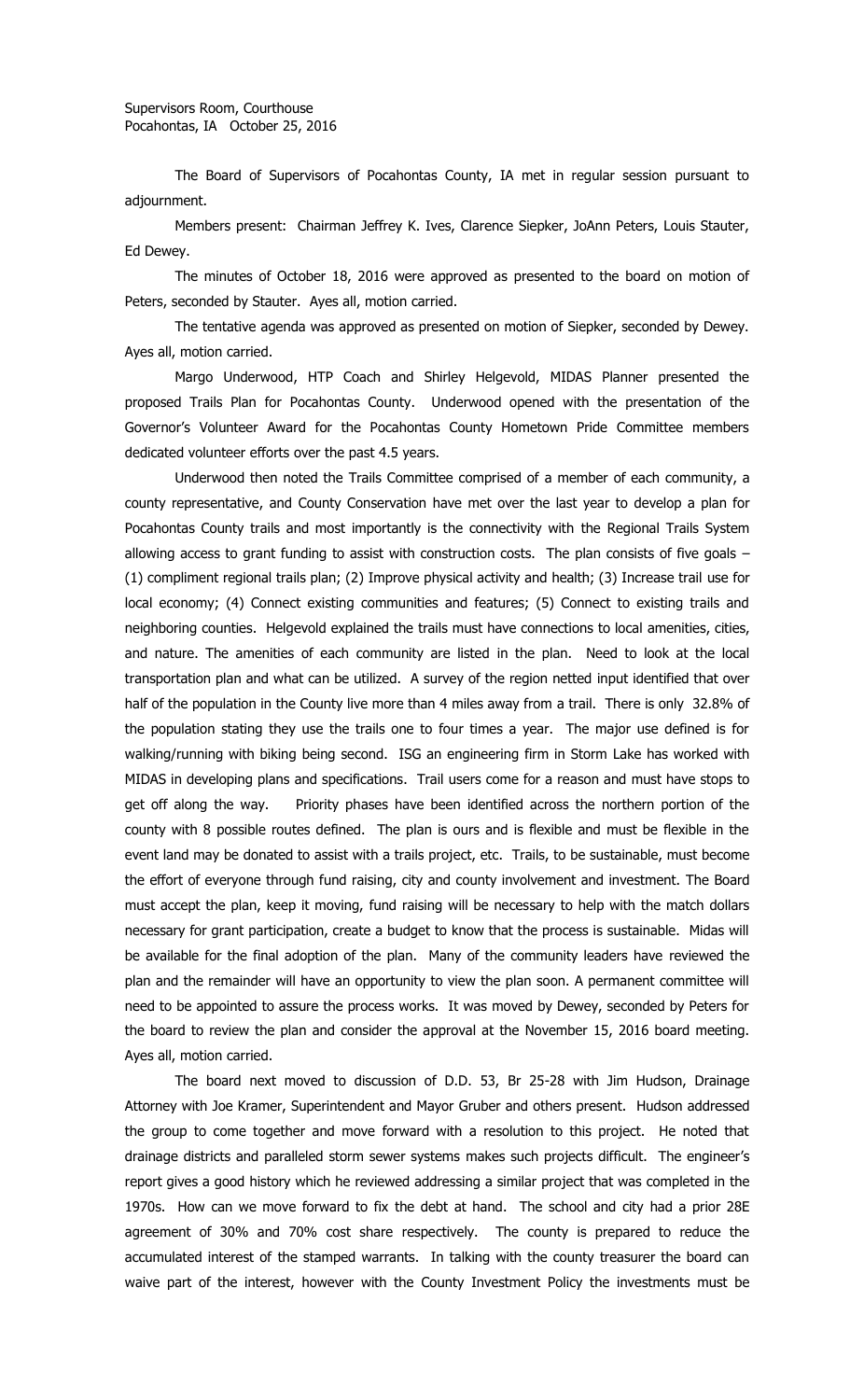secure, collectible and a good investment. With the investment of CDs the most recent return negotiated will be .78% upon maturity. The county could reduce the interest to 1% rather than the 7% which translates to approximately \$7,267.17 and the city could move forward with a G.O. bond. All residents of the city would be paying for the bond. The interest is not compounded. It was moved by Dewey, seconded by Peters to reduce the interest to 1% or approximately \$7,267.17 with an accurate accounting agreed upon by the county treasurer; the auditor will provide the final calculation to the city and the school. Ayes all, motion carried.

The board next considered the CAFO Construction Applications of Martin Finisher and Powhatan Finisher. The Martin Finisher in Section 19, Des Moines Township is adding two buildings to a three building existing site. The waterway distance has been confirmed by the DNR. It was moved by Siepker, seconded by Dewey to approve the application. Ayes all, motion carried.

At the Powhatan Finisher there has been one tile located and there are questions and concerns of how close the facility can be to a drainage tile and can the tile laid around the footings be connected to a drainage tile. It was moved by Dewey, seconded by Peters to take no action pending answers to these questions. Ayes all, motion carried.

Moellering presented the map of the SnoPak snowmobile club for their annual permitting process. It was moved by Stauter, seconded by Peters to approve the plan. Ayes all, motion carried.

It was moved by Stauter, seconded by Siepker to approve the Utility Permit for the installation of utility poles south of Plover. Ayes all, motion carried.

It was moved by Dewey, seconded by Peters to acknowledge receipt of the following Manure Management Plans: (1) Kelsey Staiert facility - ID# 64121 located in Section 5, Colfax Township with Kelsey Staiert as owner and contact person; (2) PI380 facility - ID#60597 located in NW NE, Section 12, Des Moines Township with Prestage Farms of Iowa, LLC as owner and Dennis Benning as the contact person; (3) Gruntorad Finisher Farm facility - ID# 62482 located in NE NW, Section 34, Dover Township with Coachlight Farms, LLC as the owner and Keith Kratchmer as the contact person; (4) Rod Wells Finisher Farm facility - ID# 62483 located in SE NE, Section 25, Newell Township, Buena Vista County with Timberline Farms, LLC as the owner and Keith Krachmer as the contact person. Ayes all, motion carried.

The following claims were audited and allowed:

| AT&T                | Phone           | 196.15    | 3              |
|---------------------|-----------------|-----------|----------------|
| AT&T                | Telephone       | 3.54      | $\mathbf{1}$   |
| E Ahlrichs          | Mileage         | 110.50    | $\mathbf{1}$   |
| Alliant Energy      | Utilities       | 29.30     | $1\,$          |
| Alta Implement      | Parts           | 361.90    | $\mathbf 1$    |
| AP Air Inc          | Parts           | 76.00     | $\mathbf{1}$   |
| Badding Const       | Services        | 2300.00   | $\mathbf{1}$   |
| N Betten            | Mileage         | 249.00    | $\mathbf{1}$   |
| <b>B</b> H Energy   | Gas             | 133.93    | $\overline{c}$ |
| Co. Social Services | Allocation      | 125838.90 | $\mathbf{1}$   |
| Carpenter Uniform   | Uniforms        | 19.14     | $\mathbf{1}$   |
| S Cash              | Mileage         | 158.00    | $\mathbf{1}$   |
| Central Salt        | Icing Salt      | 3450.68   | $\mathbf{1}$   |
| CenturyLink         | Phone           | 3807.61   | 14             |
| D Cirks             | Phone REIM      | 170.00    | 1              |
| <b>CFR</b>          | Services        | 1263.00   | $\mathbf{1}$   |
| J Conlin            | Mileage         | 259.50    | $\mathbf{1}$   |
| Counsel             | Supplies        | 179.98    | $\mathbf{1}$   |
| O Cressler          | Mileage         | 100.69    | $\mathbf{1}$   |
| ElectionSource      | Election Coding | 5800.00   | $\mathbf{1}$   |
| Electronic Special  | Repairs/Main    | 421.08    | $\mathbf{1}$   |
| Farm & Home         | Supplies        | 181.72    | 2              |
| Client              | Services        | 85.00     | $\mathbbm{1}$  |
| HyVee AR            | Medical         | 28.48     | $\mathbf{1}$   |
| IA DOT              | Services        | 160.72    | $\mathbf 1$    |
| IA Lakes Elec       | Utilities       | 529.41    | $\overline{c}$ |
| IA Prison Ind       | Signs           | 1936.76   | $\mathbf{1}$   |
| ISU                 | Training        | 430.00    | $\mathbf 1$    |
| Jacks OK Tire       | Tires/Parts     | 4637.74   | $\mathbf{1}$   |
| JL Time & Attend    | Rental          | 249.59    | $\mathbf{1}$   |
| Keltek              | Services        | 8404.36   | $\mathbf{1}$   |
| M Latimer           | Mileage/Meals   | 132.64    | $\mathbf{1}$   |
| Machine Shop        | Services        | 3221.26   | $\mathbf 1$    |